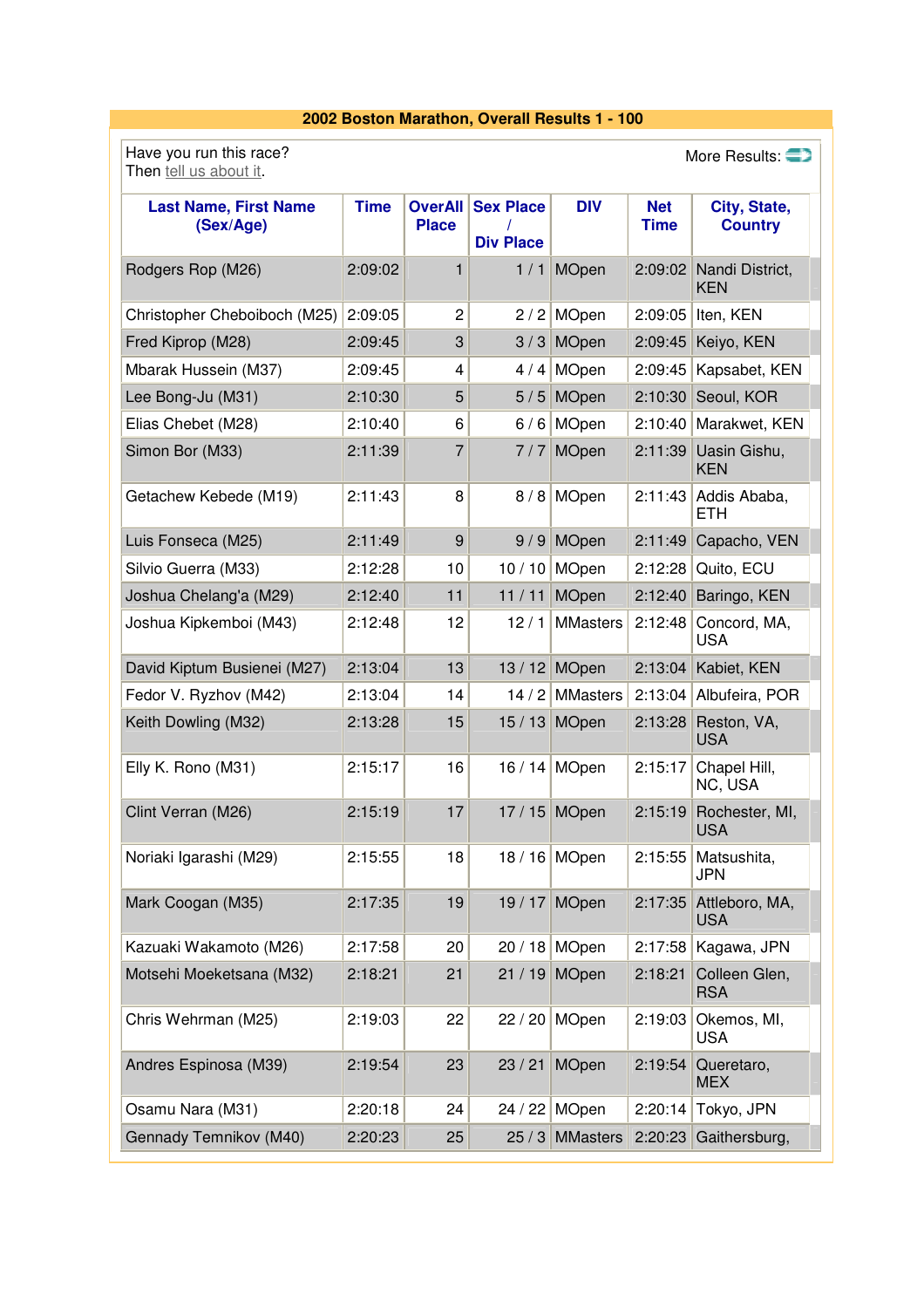| Andres Espinosa (M39)    | 2:19:54 | 23 | 23/21   | <b>MOpen</b>    | 2:19:54 | Queretaro,<br><b>MEX</b>    |
|--------------------------|---------|----|---------|-----------------|---------|-----------------------------|
| Osamu Nara (M31)         | 2:20:18 | 24 |         | 24 / 22 MOpen   | 2:20:14 | Tokyo, JPN                  |
| Gennady Temnikov (M40)   | 2:20:23 | 25 | 25/3    | <b>MMasters</b> | 2:20:23 | Gaithersburg,<br>MD, USA    |
| Ben Kimondiu (M24)       | 2:20:38 | 26 |         | 26 / 23 MOpen   | 2:20:38 | Makueni<br>District, KEN    |
| Margaret Okayo (F25)     | 2:20:43 | 27 | 2/1     | FOpen           | 2:20:43 | Kisii, KEN                  |
| Tomonari Ono (M26)       | 2:20:58 | 28 | 27/24   | MOpen           | 2:20:53 | Kanagawa,<br><b>JPN</b>     |
| Catherine Ndereba (F29)  | 2:21:12 | 29 | 3/2     | FOpen           | 2:21:12 | Nairobi, KEN                |
| Carl Rundell (M34)       | 2:22:28 | 30 | 28/25   | <b>MOpen</b>    | 2:22:23 | Birmingham,<br>MI, USA      |
| Mohamet G. Nazipov (M40) | 2:22:56 | 31 | 29/4    | <b>MMasters</b> | 2:22:56 | Moscow, RUS                 |
| Daniel Feldman (M21)     | 2:23:32 | 32 | 30/26   | <b>MOpen</b>    | 2:23:15 | Cambridge,<br>MA, USA       |
| Kazuyoshi Masuda (M28)   | 2:24:45 | 33 | 31/27   | <b>MOpen</b>    | 2:24:45 | Kagawa, JPN                 |
| Lowell Ladd (M26)        | 2:25:08 | 34 | 32/28   | <b>MOpen</b>    | 2:25:03 | Brighton, MA,<br><b>USA</b> |
| Elfenesh Alemu (F26)     | 2:26:01 | 35 |         | $4/3$ FOpen     | 2:26:01 | Addis Ababa,<br><b>ETH</b>  |
| Glenn A. Guzzo (M27)     | 2:26:34 | 36 | 33/29   | MOpen           | 2:26:20 | Coburg, AUS                 |
| Jason Bodnar (M31)       | 2:26:41 | 37 | 34/30   | <b>MOpen</b>    | 2:26:37 | Ft Lauderdale,<br>FL, USA   |
| George P. Luke (M36)     | 2:26:43 | 38 | 35/31   | MOpen           | 2:26:37 | Clinton, CT,<br><b>USA</b>  |
| Mamoru Fujita (M33)      | 2:26:46 | 39 | 36/32   | <b>MOpen</b>    | 2:26:40 | Kanagawa,<br><b>JPN</b>     |
| Glen Guillemette (M42)   | 2:26:51 | 40 |         | 37 / 5 MMasters | 2:26:46 | West Warwick,<br>RI, USA    |
| Byrne J. Decker (M35)    | 2:27:03 | 41 | 38/33   | <b>MOpen</b>    | 2:26:57 | Yarmouth, ME,<br><b>USA</b> |
| Salvatore Bettiol (M40)  | 2:27:20 | 42 | 39/6    | <b>MMasters</b> | 2:27:20 | Treviso, TV,<br><b>ITA</b>  |
| Sun Yingjie (F23)        | 2:27:26 | 43 |         | $5/4$ FOpen     | 2:27:26 | Liaoning, CHN               |
| Justin C. Stakston (M23) | 2:27:32 | 44 |         | 40 / 34 MOpen   | 2:27:15 | Westby, WI,<br><b>USA</b>   |
| Ken J. Jr. Pliska (M36)  | 2:27:48 | 45 | 41 / 35 | <b>MOpen</b>    | 2:27:43 | Marblehead,<br>MA, USA      |
| Eric G. Beauchesne (M32) | 2:27:57 | 46 |         | 42 / 36 MOpen   | 2:27:52 | Chelmsford,<br>MA, USA      |
| Firaya Sultanova (F40)   | 2:27:58 | 47 | 6/1     | <b>FMasters</b> | 2:27:58 | Moscow, RUS                 |
| Olivier Petitjean (M34)  | 2:28:02 | 48 | 43/37   | MOpen           | 2:27:53 | Zurich, SUI                 |
| Brian J. Richter (M32)   | 2:28:05 | 49 | 44 / 38 | <b>MOpen</b>    | 2:27:57 | San Francisco,<br>CA, USA   |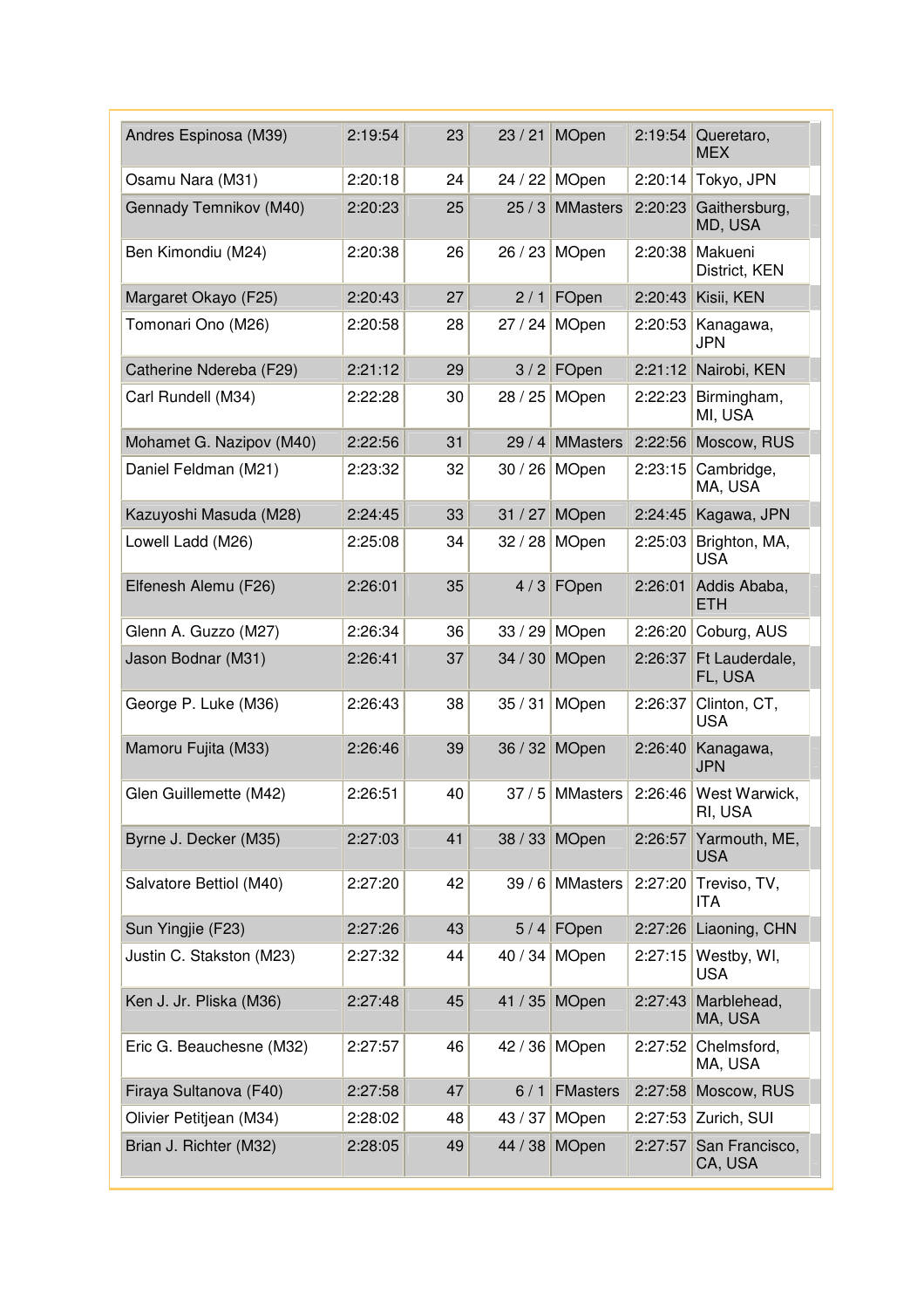| Kevin M. Beck (M32)        | 2:28:35 | 50 | 45/39   | MOpen           | 2:28:30 | Concord, NH,                                 |
|----------------------------|---------|----|---------|-----------------|---------|----------------------------------------------|
|                            |         |    |         |                 |         | <b>USA</b>                                   |
| Hiroo Yabushita (M26)      | 2:28:41 | 51 |         | 46 / 40 MOpen   | 2:28:35 | Kanagawa,<br><b>JPN</b>                      |
| Budd L. Coates (M45)       | 2:28:49 | 52 | 47/7    | <b>MMasters</b> | 2:28:43 | Emmaus, PA,<br><b>USA</b>                    |
| Bruna Genovese (F25)       | 2:29:02 | 53 | 7/5     | FOpen           | 2:29:02 | Volpago Del<br>Montello, ITA                 |
| Christian Zwicky (M35)     | 2:29:26 | 54 | 48/41   | MOpen           | 2:29:22 | Gockhausen,<br>SUI                           |
| Keven O'Neil (M32)         | 2:29:34 | 55 | 49/42   | <b>MOpen</b>    | 2:29:29 | <b>North</b><br>Kingstown, RI,<br><b>USA</b> |
| Naoki Hirasawa (M27)       | 2:29:47 | 56 |         | 50 / 43 MOpen   | 2:29:41 | Saitama, JPN                                 |
| Jeffrey R. Day (M31)       | 2:29:49 | 57 | 51/44   | <b>MOpen</b>    | 2:29:39 | Berea, OH,<br><b>USA</b>                     |
| Chad J. Worthen (M28)      | 2:29:50 | 58 | 52/45   | <b>MOpen</b>    | 2:29:42 | Sacramento,<br>CA, USA                       |
| Pete Miller (M32)          | 2:29:51 | 59 | 53/46   | <b>MOpen</b>    | 2:29:31 | St Louis Park,<br>MN, USA                    |
| Mark T. Cucuzzella (M35)   | 2:30:00 | 60 | 54/47   | <b>MOpen</b>    | 2:29:56 | Denver, CO,<br><b>USA</b>                    |
| John R. Agnew (M40)        | 2:30:01 | 61 | 55/8    | <b>MMasters</b> | 2:29:55 | Bellbrook, OH,<br><b>USA</b>                 |
| Jacinto O. Alarcon (M29)   | 2:30:05 | 62 | 56/48   | MOpen           | 2:30:00 | Boca Del Rio,<br><b>MEX</b>                  |
| Eric Shafer (M33)          | 2:30:18 | 63 | 57/49   | <b>MOpen</b>    | 2:30:14 | Pittsburgh, PA,<br><b>USA</b>                |
| Nuta Olaru (F31)           | 2:30:26 | 64 | 8/6     | FOpen           | 2:30:26 | Craiova, ROM                                 |
| <b>Bill Stewart (M36)</b>  | 2:30:43 | 65 | 58/50   | <b>MOpen</b>    | 2:30:36 | Marietta, GA,<br><b>USA</b>                  |
| Chris Spinney (M42)        | 2:30:45 | 66 | 59/9    | <b>MMasters</b> | 2:30:39 | Lynn, MA, USA                                |
| David J. Volk (M25)        | 2:30:57 | 67 | 60/51   | <b>MOpen</b>    | 2:30:49 | Mountain View,<br>CA, USA                    |
| Minoru Yoshida (M30)       | 2:31:07 | 68 |         | 61 / 52 MOpen   | 2:31:03 | Kanagawa,<br>JPN                             |
| Terrance P. Jr. Shea (M28) | 2:31:10 | 69 | 62/53   | <b>MOpen</b>    | 2:31:04 | Somerville, MA,<br><b>USA</b>                |
| Francisco Tomas (M26)      | 2:31:10 | 70 |         | 63 / 54 MOpen   | 2:31:06 | Alto Pass, IL,<br><b>USA</b>                 |
| Michael J. Selig (M23)     | 2:31:11 | 71 | 64/55   | <b>MOpen</b>    | 2:31:03 | Ithaca, NY,<br><b>USA</b>                    |
| Kyle S. Fraser (M21)       | 2:31:19 | 72 | 65/56   | <b>MOpen</b>    | 2:31:14 | Madison, WI,<br><b>USA</b>                   |
| Jerry D. Henley (M43)      | 2:31:41 | 73 | 66 / 10 | <b>MMasters</b> | 2:31:38 | Alpine, UT,<br><b>USA</b>                    |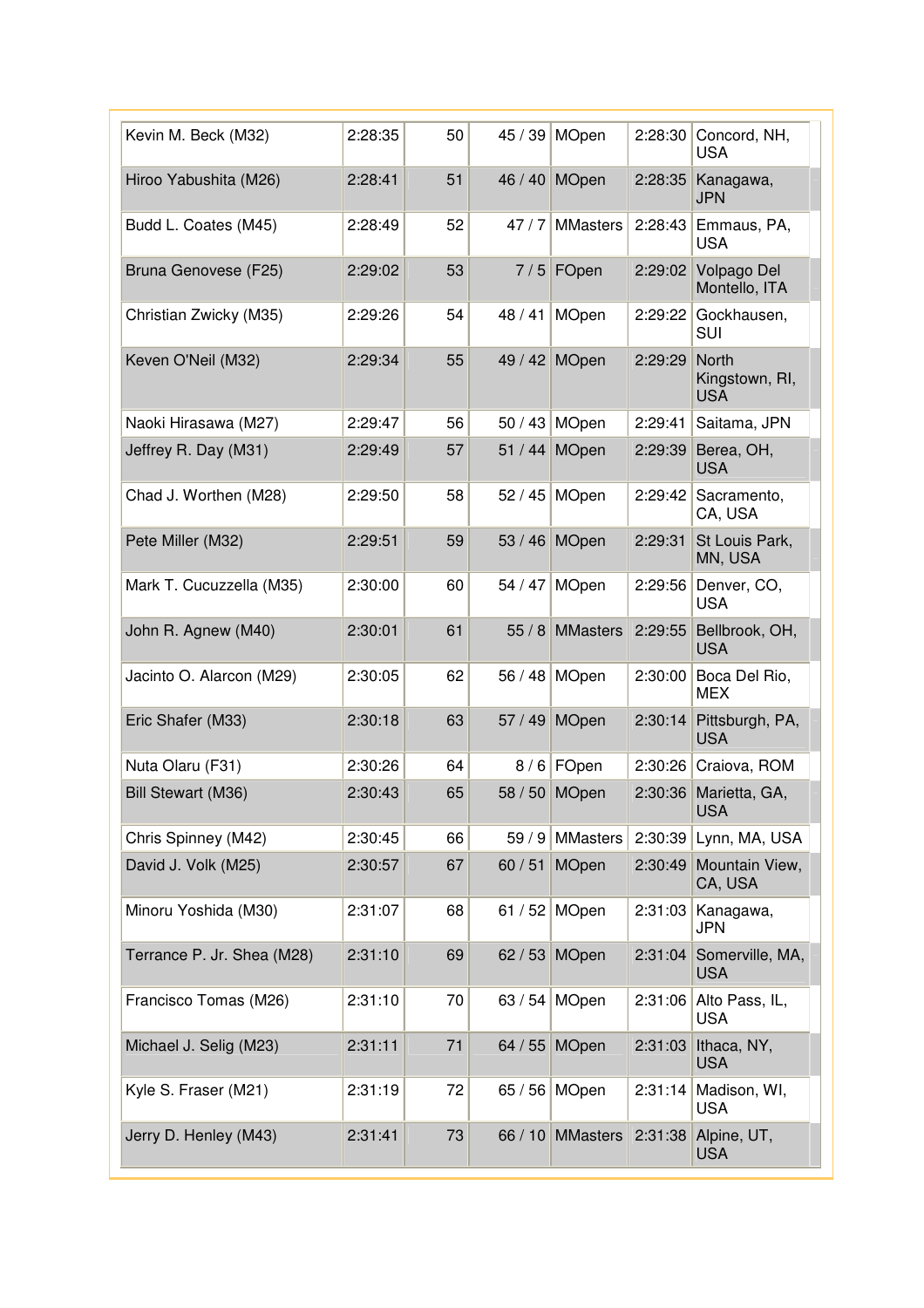| Aaron S. Saft (M24)      | 2:31:48 | 74 | 67/57   | MOpen           | 2:31:37 | Raleigh, NC,<br><b>USA</b>           |
|--------------------------|---------|----|---------|-----------------|---------|--------------------------------------|
| Paul Hammond (M42)       | 2:31:57 | 75 | 68/11   | <b>MMasters</b> | 2:31:52 | Lexington, MA,<br><b>USA</b>         |
| Mai Tagami (F22)         | 2:32:00 | 76 | 9/7     | FOpen           | 2:31:56 | Ibaraki, JPN                         |
| David H. Beauley (M36)   | 2:32:06 | 77 | 69 / 58 | <b>MOpen</b>    | 2:31:58 | Santa Clara,<br>CA, USA              |
| Michal Kapral (M29)      | 2:32:07 | 78 | 70 / 59 | MOpen           | 2:31:59 | Toronto, ON,<br>CAN                  |
| Neville M. Davey (M26)   | 2:32:19 | 79 | 71/60   | <b>MOpen</b>    | 2:31:55 | Venice, CA,<br><b>USA</b>            |
| Robert Dabrieo (M40)     | 2:32:37 | 80 | 72/12   | <b>MMasters</b> | 2:32:32 | Woburn, MA,<br><b>USA</b>            |
| Sammy Ngatia (M42)       | 2:32:43 | 81 | 73/13   | <b>MMasters</b> | 2:32:43 | Ft Carson, CO,<br><b>USA</b>         |
| Matt Sciandra (M20)      | 2:32:50 | 82 | 74/61   | MOpen           | 2:32:34 | Chapel Hill,<br>NC, USA              |
| Matthew D. Marcini (M25) | 2:32:54 | 83 | 75/62   | <b>MOpen</b>    | 2:32:36 | York, PA, USA                        |
| Gary A. Dennis (M31)     | 2:33:22 | 84 | 76 / 63 | <b>MOpen</b>    | 2:33:14 | Bushkill, PA,<br><b>USA</b>          |
| Edward S. Baker (M23)    | 2:33:24 | 85 | 77/64   | <b>MOpen</b>    | 2:33:12 | Boston, MA,<br><b>USA</b>            |
| Mark A. Godale (M31)     | 2:33:30 | 86 | 78 / 65 | MOpen           | 2:33:19 | Streetsboro,<br>OH, USA              |
| Dolf Jansen (M38)        | 2:33:36 | 87 | 79/66   | <b>MOpen</b>    | 2:33:29 | Nijmegen, NED                        |
| Timothy C. Harte (M34)   | 2:33:38 | 88 | 80 / 67 | MOpen           | 2:33:32 | Cambridge,<br>MA, USA                |
| Kevin J. Brinegar (M32)  | 2:33:42 | 89 | 81/68   | <b>MOpen</b>    | 2:33:36 | Fairbanks, AK,<br><b>USA</b>         |
| Spencer S. Shelly (M23)  | 2:33:50 | 90 | 82/69   | <b>MOpen</b>    | 2:33:24 | Philadelphia,<br>PA, USA             |
| Timothy Newell (M42)     | 2:33:55 | 91 | 83/14   | <b>MMasters</b> | 2:33:40 | Albuquerque,<br>NM, USA              |
| John G. Marron (M33)     | 2:33:58 | 92 | 84 / 70 | MOpen           | 2:33:34 | New York, NY,<br><b>USA</b>          |
| Nicholas A. Iauco (M23)  | 2:34:06 | 93 | 85/71   | <b>MOpen</b>    | 2:33:59 | Winston-<br>Salem, NC,<br><b>USA</b> |
| Matthew Dobson (M32)     | 2:34:09 | 94 | 86 / 72 | MOpen           | 2:33:59 | Jay, FL, USA                         |
| Ryan J. La Fleur (M28)   | 2:34:11 | 95 | 87/73   | <b>MOpen</b>    | 2:33:59 | Boston, MA,<br><b>USA</b>            |
| Yasuhide Mutaguchi (M38) | 2:34:17 | 96 | 88 / 74 | MOpen           | 2:34:17 | Kurume, JPN                          |
| Nicholas L. Ohler (M24)  | 2:34:29 | 97 | 89 / 75 | <b>MOpen</b>    | 2:34:20 | El Cerrito, CA,<br><b>USA</b>        |
| Justin J. Gillette (M19) | 2:34:33 | 98 | 90/76   | MOpen           | 2:34:11 | Niles, MI, USA                       |
| Mark S. Reeder (M42)     | 2:34:42 | 99 | 91/15   | <b>MMasters</b> | 2:34:35 | Brighton, MA,                        |